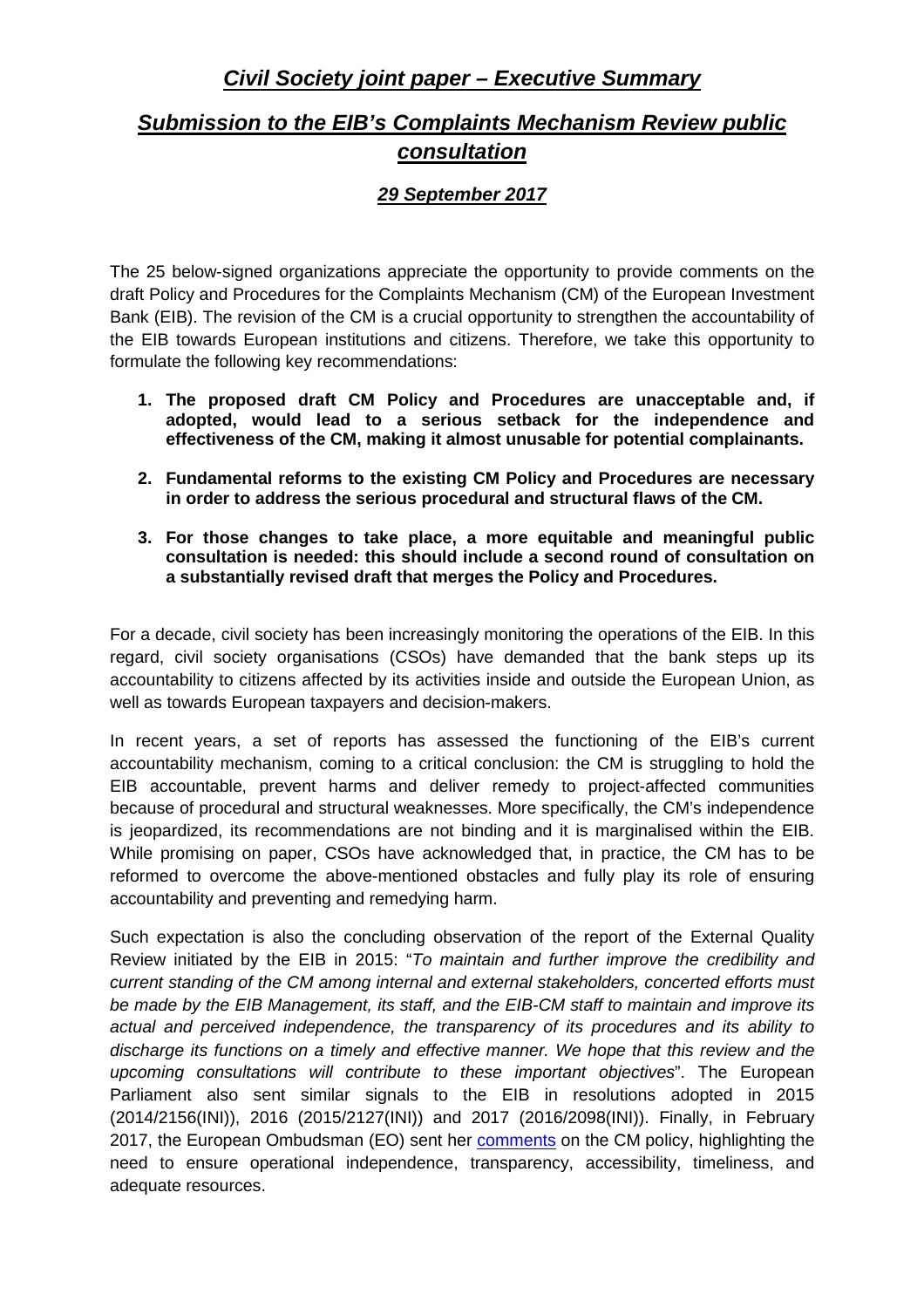#### **1/ Strengthening the independence of the Complaints Mechanism**

There is no IAM whose system has codified to such a degree the undue influence by the very actors whose actions and decisions are under review. The draft CM Procedures provide that the Inspector General will decide on admissibility of complaints when EIB Services has objected to the decision by the head of the CM. $<sup>1</sup>$  Perhaps more egregiously, the CM cannot</sup> proceed to undertake a compliance review unless EIB Services or the Management Committee - the entity that is ultimately responsible for the actions under review - agrees.<sup>2</sup>

We would like to recall the following conclusion of the External Quality Review: "We strongly urge avoiding giving responsibility for handling complaints to those against whose decisions or actions a complaint has been lodged. Doing so would be a step backwards and contradict best practice in other institutions".

As detailed in Annex B, the draft Policy also introduces new requirements for the CM to consult with the bank's Services and the Management Committee in the process of investigating a complaint without similar requirements to consult with complainants. This not only undermines the fairness of the process, but it also compromises the independence of the CM in making its findings by formally establishing a process for bank management to control the contents of CM reports at each stage before sharing with the complainant.

It is not possible to label the CM as "independent" when it does not even have the authority to decide on the **admissibility of complaints or whether to undertake an investigation**. These provisions should be removed from the draft Policy and Procedures to ensure the independence of the CM and integrity of the process.

#### **2/ Improving the governance of the CM**

**Reforms should include ensuring Board oversight of the CM**. It is urgent for the Board of Directors to increase its engagement and scrutiny on complaints lodged to the bank, especially at a time when the EIB is ramping up its operations inside and outside of Europe. The Policy should establish a systematic flow of information, including reports and recommendations on individual cases, directly between the CM and the Board.

The democratic legitimacy of the CM should be strengthened by creating a **nomination committee including external stakeholders for the hiring process of the head of the CM**.

#### **3/ Countering the restrictions on the accessibility of the CM**

The draft Policy limits accessibility of the EIB through restricting admissibility of certain types of complaints without providing any reasonable justification. $3$ 

The draft Policy removes **project procurement** complaints from the jurisdiction of the CM. Instead, these complaints would fall within the mandate of a new, as yet to be established, EIB Project Procurement Complaints System. In the absence of such a system, and given the experience of the CM in dealing with procurement, the proposal does not have reasonable grounds. The Ombudsman provided extensive comments on that issue, expressing doubts if the new system would at all constitute a genuinely independent review.

l

 $1$  Art. 1.1.3 "in exceptional and duly justified cases, where disagreement exists, the Inspector General may decide on the admissibility of the complaint".

<sup>&</sup>lt;sup>2</sup> Procedures 2.3.2.

<sup>3</sup> Arts. 4.3.6; 4.3.7, 4.3.8.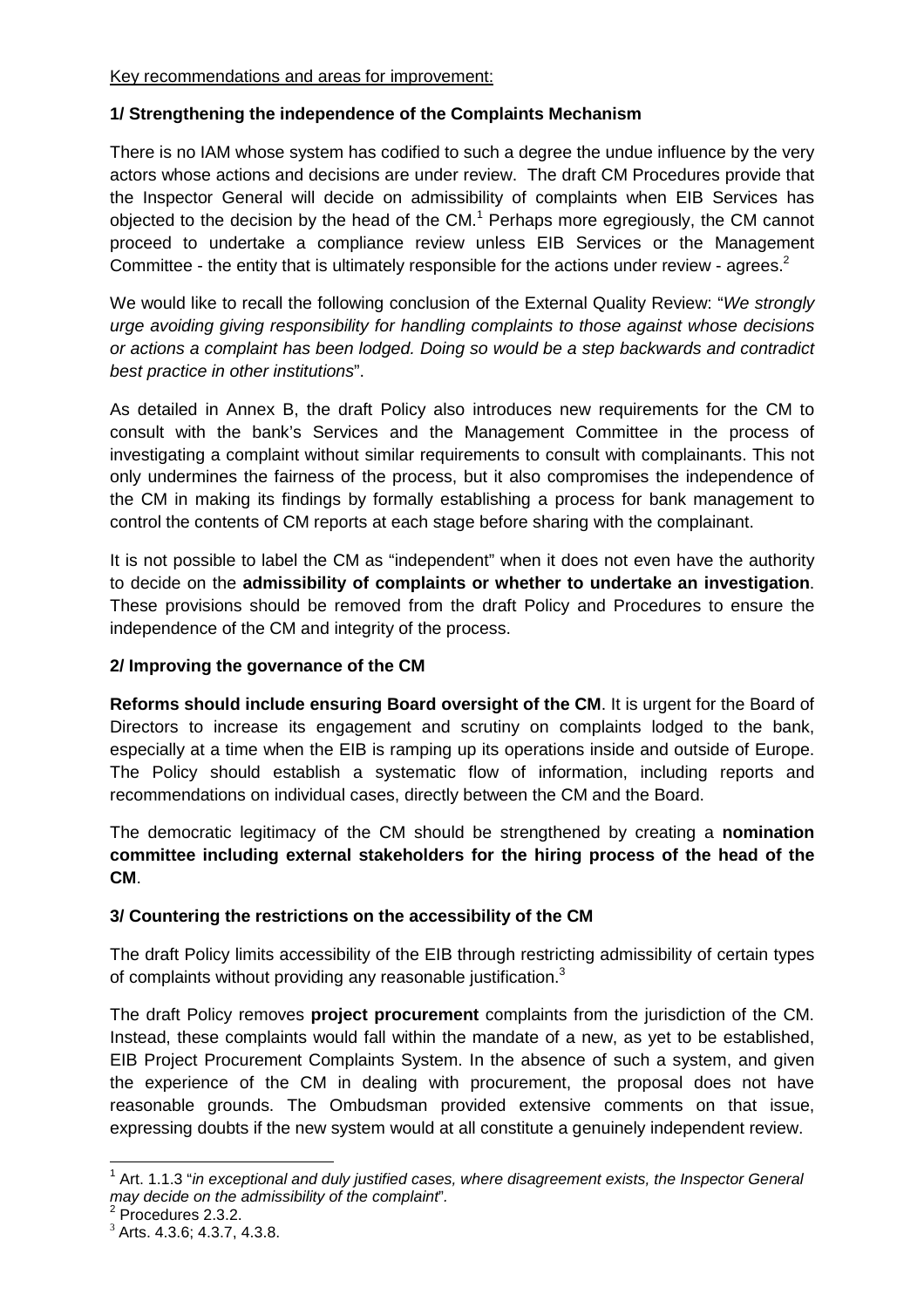The draft Policy puts further **restrictions on complaints related to the investment mandate of the EIB Group**. The consequence of those proposed changes will be to prevent complaints challenging, for example, the compliance of the Board's decisions with sectoral policies, the EIB's statute or mandates given to the EIB.

A third restriction concerns **complaints challenging the legality of EIB Policies** decided by the EIB Governing Bodies. The aim of this provision, like the previous one, is to prevent the CM from dealing with complaints regarding decisions of the EIB governing bodies.

#### **4/ Ensuring the security and protection of complainants**

The draft Policy makes a substantial change compared to the current policy: a switch from a presumption of confidentiality for the complainant to a presumption of disclosure. This requires striking a balance between, on the one hand, the security and protection of complainants (for which the risk of retaliation may be a barrier to access the mechanism) and on the other hand the importance of transparency of the CM and, consequently, the public interest in the accountability of the EIB. In order to ensure security and protection of complainants, the presumption of disclosure shall be guided by a do-no-harm principle. It is key for the EIB and the CM to introduce pro-active tools throughout the project cycle to ensure protection of complainants.

#### **5/ Consulting on a revised, consolidated and improved draft Policy**

Given the nature and amplitude of changes to the draft Policy that are required to ensure a functioning, effective and credible CM, we strongly urge that a second round of consultation should be opened for all stakeholders, including former complainants.

The consultation should be on one, consolidated Policy, which contains all the relevant provisions to understand the mandate, structure and process of the CM. As explained in a letter to the EIB President in June 2017, signed by 19 CSOs, dividing the process between two documents – the Policy and Procedures – makes it nearly impossible for potential complainants to understand how their complaints will be handled. Many of the provisions that seriously undermine the independence of the mechanism are found in the draft Procedures. Excluding them from the consultation is unjustified and inappropriate.

#### **Conclusion**

The signatories of this position paper hope their recommendations will be taken into consideration and reflected in a revised draft of the CM Policy and Procedures. It should be in the interest of all stakeholders involved in this process (the EIB itself, civil society and the European institutions) that the financial arm of the European Union is equipped with a strong independent accountability mechanism, also enabling the bank to learn lessons and improve the quality of its operations. Having a two-tier system, via the role of the European Ombudsman, should not be an argument for the first tier  $-$  the CM  $-$  not to be independent and functional.

At times when the democratic gap between the European Union and its citizens seems – for a wide set of reasons – to be widening, we consider it crucial that citizens affected by EIB operations have their voices heard and their concerns adequately addressed. A step backwards in this regard would be a disturbing signal sent to citizens in and outside the EU. We are confident that the EIB will therefore seriously address the matters raised in this paper.

We hope to have a fruitful and beneficial collaboration with you and your services in this process and look forward to hearing from you on the points raised in this submission.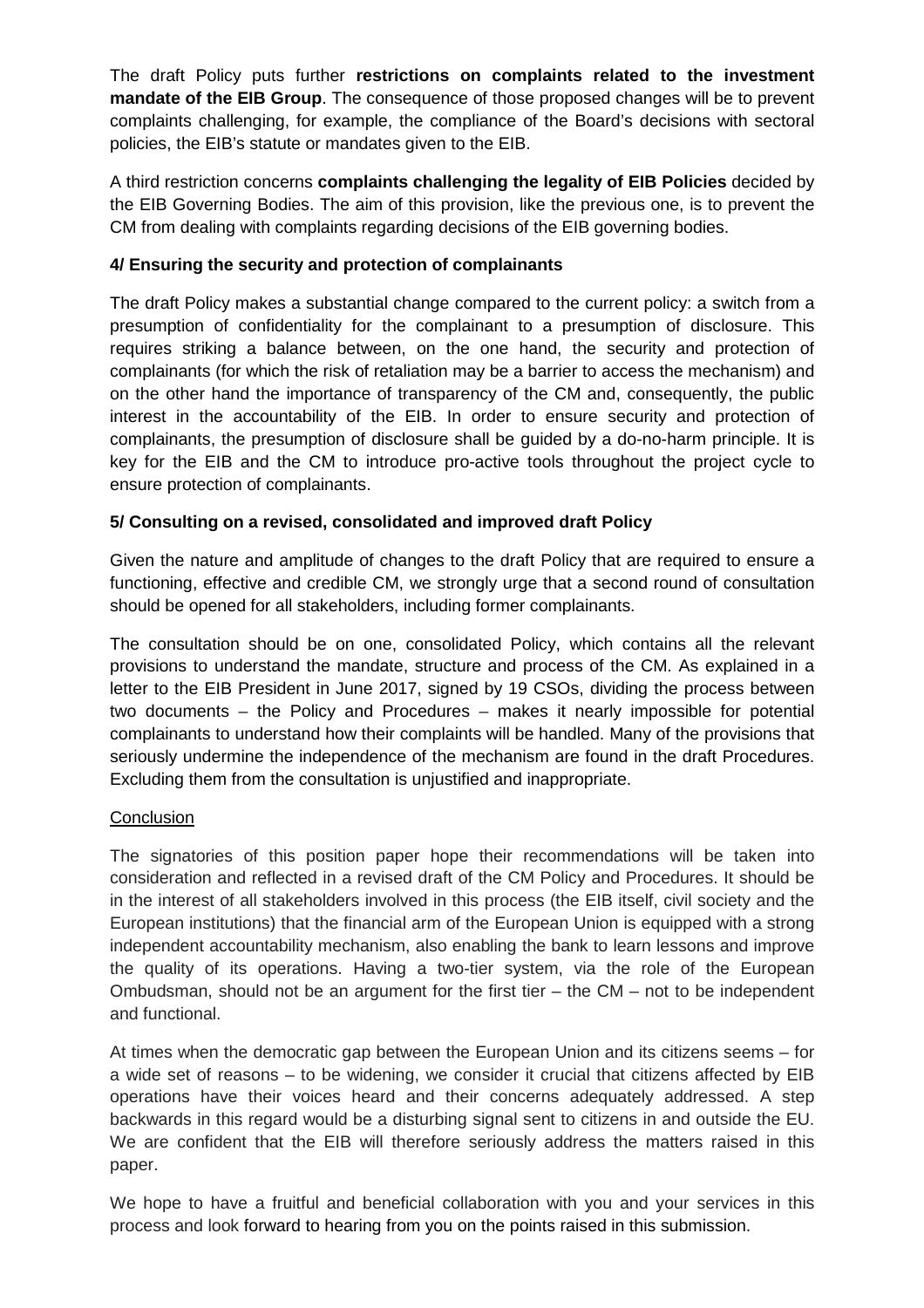## **Signatories**

**Accountability Counsel** 

**Bank Information Center Europe** 

**Both ENDS** 

**Center for International Environmental Law** 

**CEE Bankwatch Network** 

**Collectif Camerounais des Organisations des Droits de l'Homme et de la Démocratie** 

**Community Empowerment and Social Justice Foundation (Nepal)** 

**Counter Balance** 

**Eurodad** 

**Focus Association for Sustainable Development** 

**Friends with Environment in Development (Uganda)** 

**International Accountability Project** 

**Jamaa Resource Initiatives (Kenya)** 

**Lumiere Synergie pour le Developpement (Senegal)** 

**Minority Rights Groups** 





B0th ENDS Connecting people for change

**Center for International Environmental Law** 



**Counter** Challenging **Balance Public** Investment **Banks**